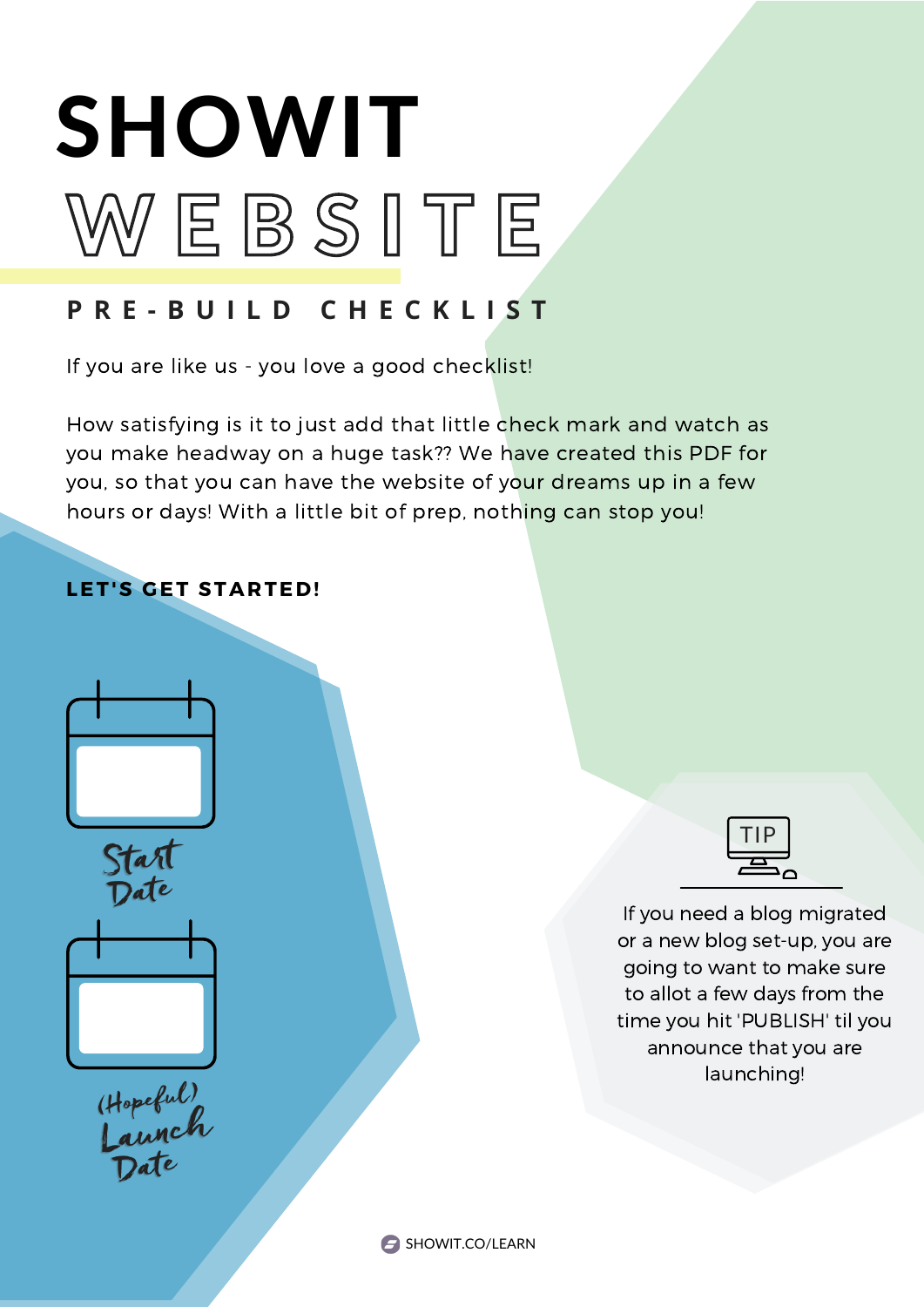

# WEBSITE

# TEMPLATE CHECKLIST

# WHICH DESIGN?

First and foremost - <u>pick a [template!](https://store.showit.co/)</u> So many free and premium ones to choose from!

# **INVENTORY**

Make a note of image placement & orientation. What sections of copy do you need? Anything you want to delete or add to your overall design? Jot down what to adjust, or replace, too.

# **IMAGES**

Take note of the images and what you need in landscape and portrait

#### **EXTRA IMAGES**

Write down any additional images you want to add to your site (an image of your workspace, a flat lay with some of your tools, etc)



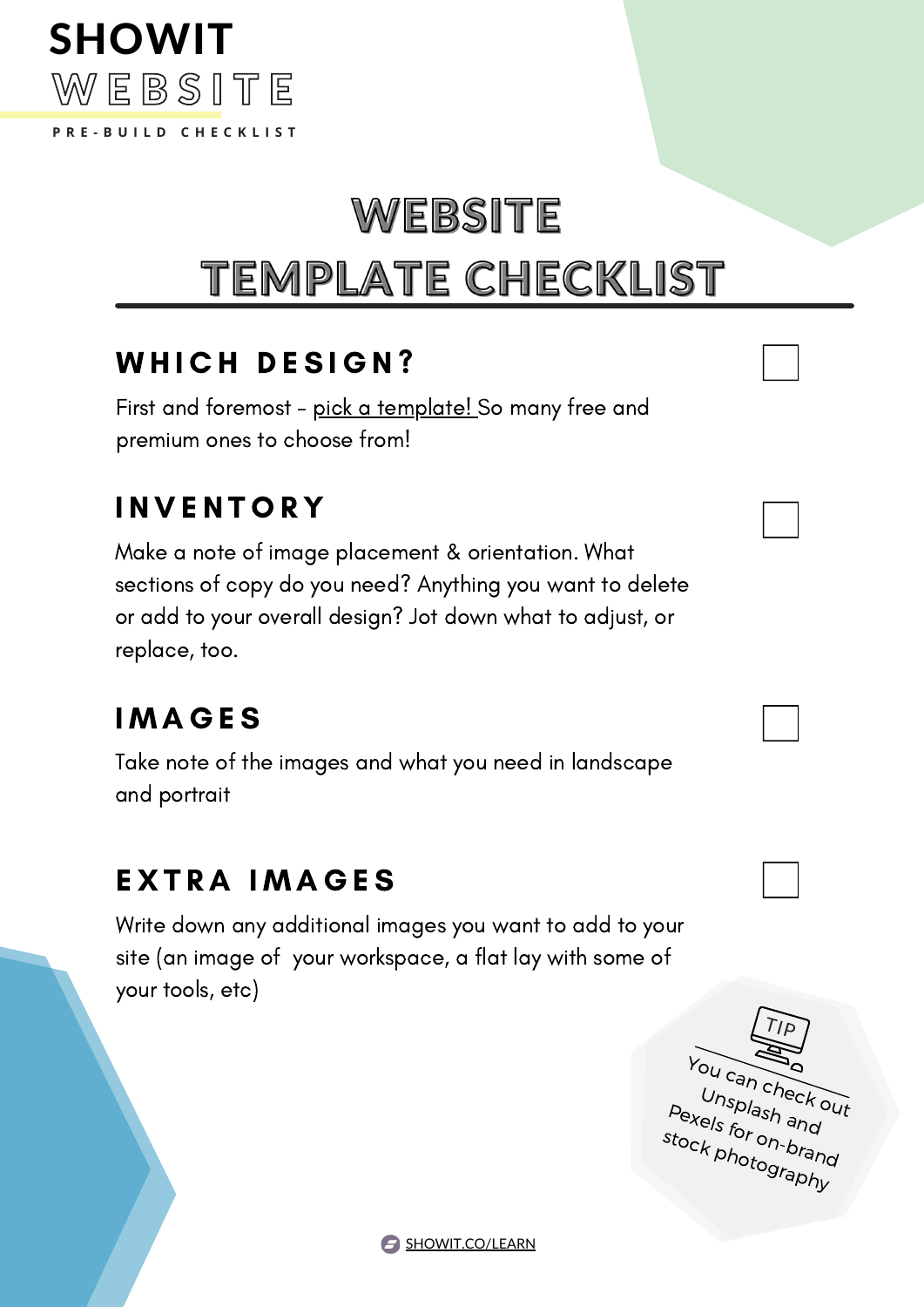

Defining your brand is a critical step in the process. You want to make sure you have clarity about who you are, why you're in business, who you're talking to and what's most important to them. Get those things straightened out and then curate photography or hire a talented photographer to create images that will help you and others visualize what your brand is all about.

> *Remember, this is all possible with your smartphone - photo AND video! And with stock photos*



## **IDENTITY**

Who are you?

#### **PURPOSE**

Why does your business exist? What problem/pain point are you trying to solve/relieve?

## **AUDIENCE**

Who are you talking to? Who has the problems/pain points you believe you can solve/relieve?

## P R I O R I T I E S

What's the most important next step? What do you want to do right now? What are you capable of doing right now?

## **PHOTOGRAPHY**

What kind of images will help people visualize your identity, purpose, audience and priorities.

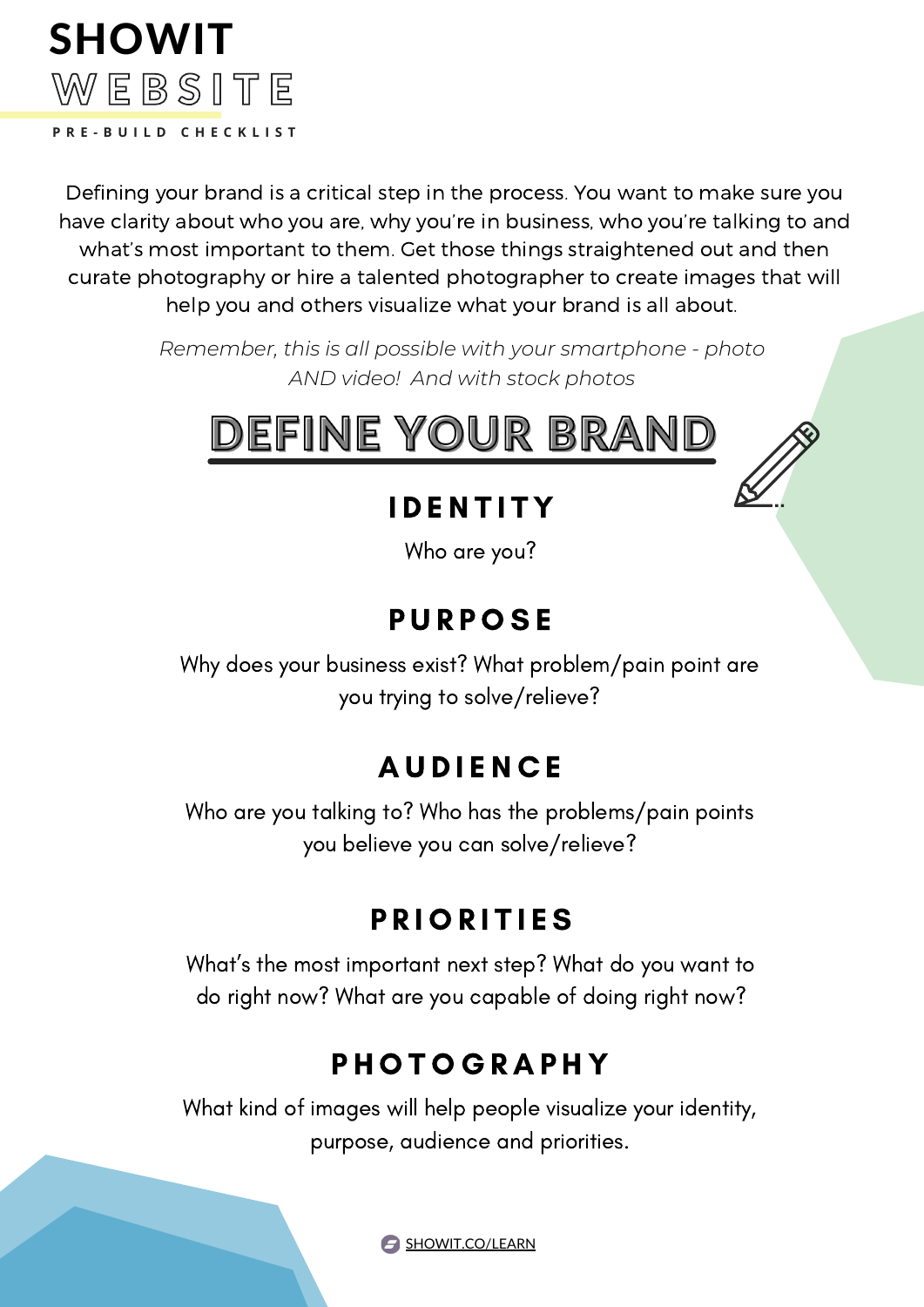# **WEBSITE P R E - B U I L D C H E C K L I S T** SHOWIT

When customizing a template you can either use the fonts chosen by the template's designer, or decide on new ones. If you decide to use new ones, below are extra resources to give you more context on how to choose the best ones for your business and brand.

Actual<br>Properties Panel<br>inside Showit<br>L **DLOR PALETTE TYPE STYLES**  $\begin{array}{|c|c|c|}\n\hline\n\textcircled{1} & \textcircled{1} & \text{DESKTOF}\n\end{array}$ BG 0 **TITLE TITLE** Heading Heading Subheading Subheading

*Here are some simple tips regarding font and [typography.](https://showit.co/websites/how-to-start-your-website-colors-and-fonts/)*

# **TITLE FONT**

FONTS

#### HEADING FONT

#### SUBHEADING FONT

#### **PARAGRAPH**

**B** [SHOWIT.CO/LEARN](https://showit.co/learn)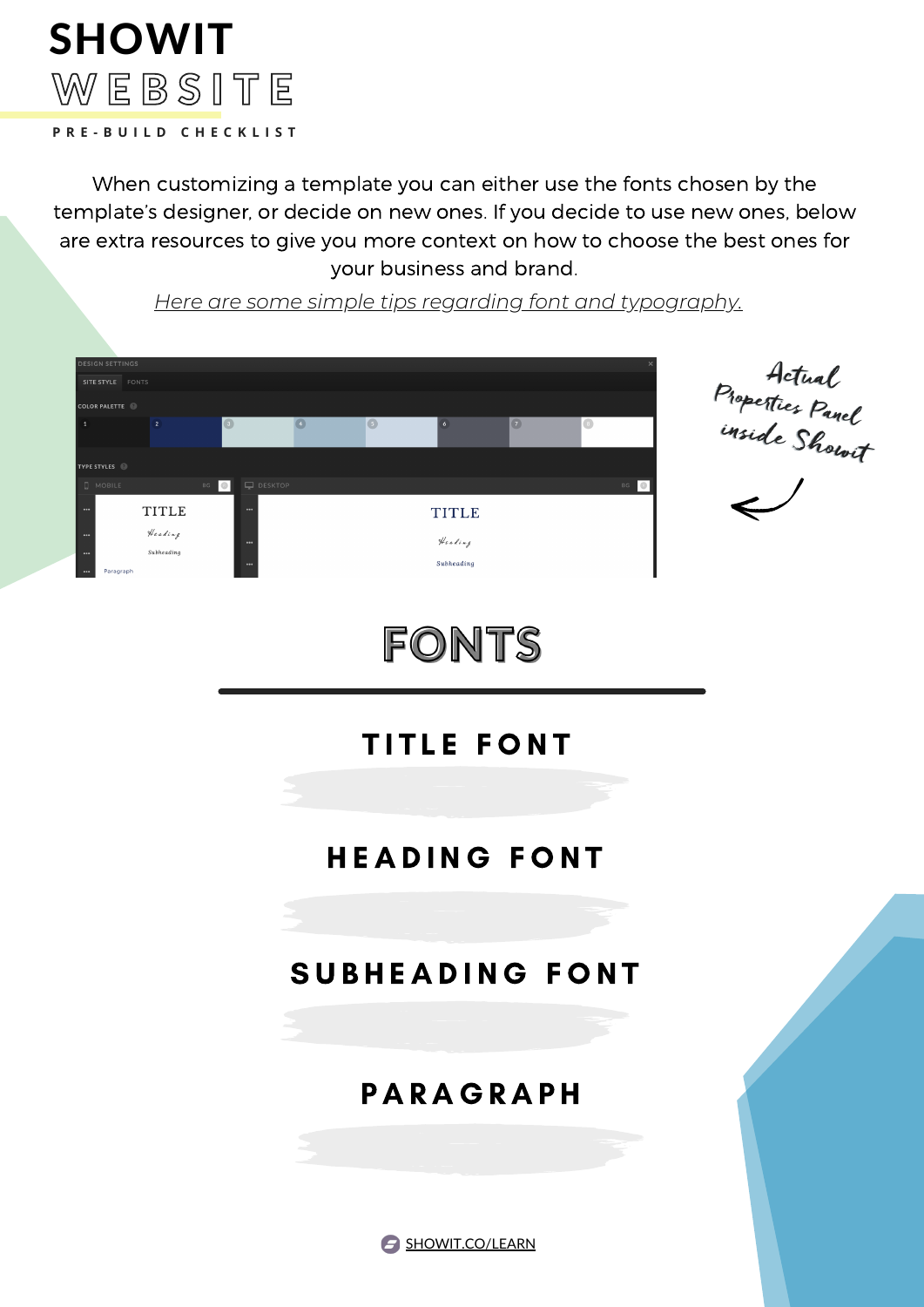

Color is a visual language we all speak without knowing or trying. Using color intentionally will help give your site personality, emotion and direction. *Check out this article on how to [choose](https://showit.co/business/choosing-your-branding-color-palette/) your brand colors!*



#### **MAIN COLOR & HEX #**

#### FIRST ACCENT COLOR & HEX #

#### SECOND ACCENT COLOR & HEX #

#### FIRST NEUTRAL COLOR & HEX #

#### SECOND NEUTRAL COLOR & HEX #

There is room in the Showit builder for 8 colors. You are definitely going to want basic colors like black and white, for simple things like text color and plain backgrounds. They don't HAVE to be black and white, but those are common colors people have on their websites. You can change the colors of the fonts you use, just make sure it's not too light and then people can't even read your brilliant copy!

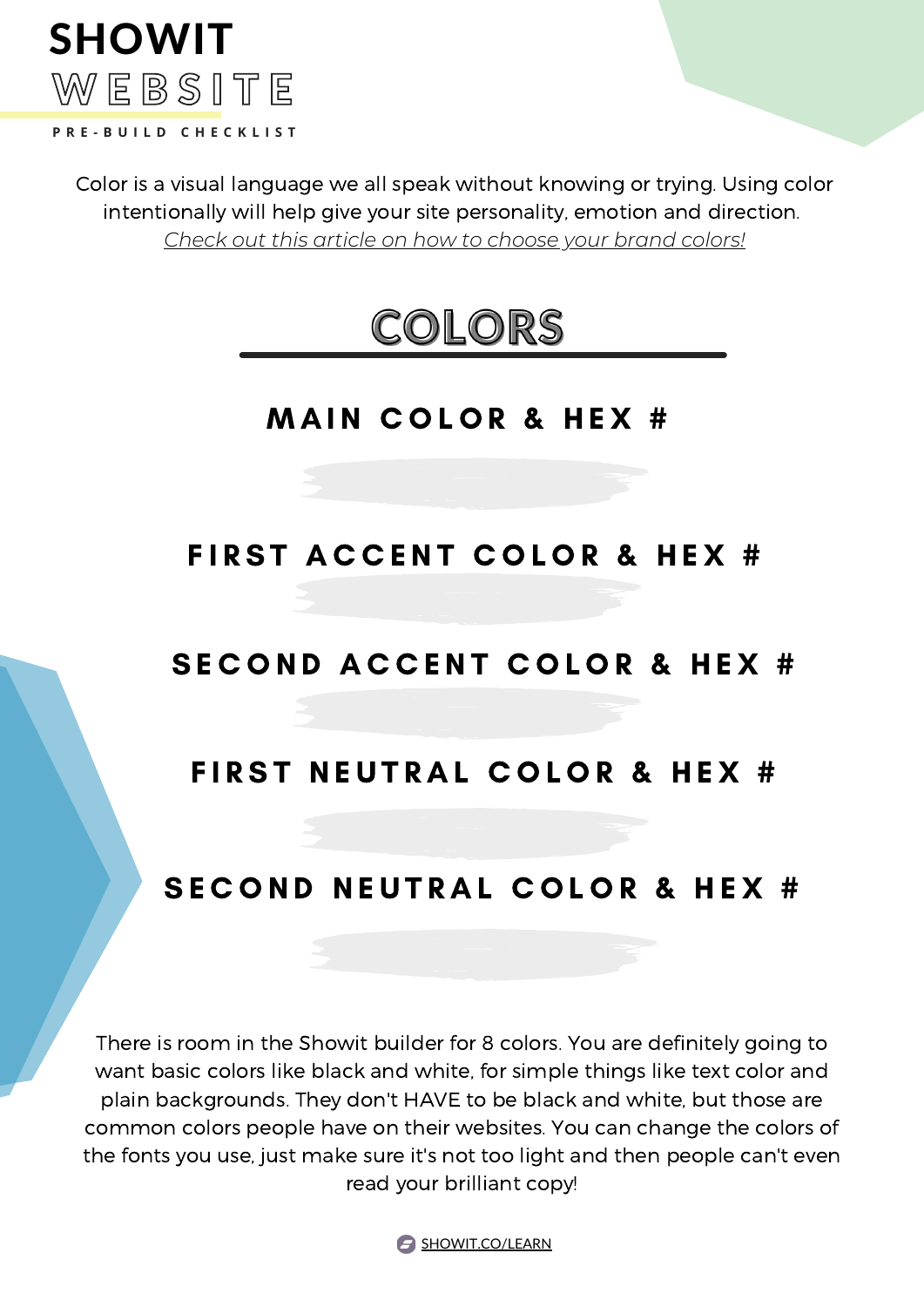# W E B S I T E **P R E - B U I L D C H E C K L I S T** SHOWIT

When you've taken inventory of the entire template, done the work to clarify and defined your brand, this copy will really just be a matter of plug & play. Anywhere on the site that needs a block of text, you'll have already done the work beforehand so the language will come easily!



If you need more help, we are here for you! Just email us at [help@showit.co](mailto:help@showit.co) ! And we have more resources at Showit.co/help and Youtube.com/Showit

Oh, and join the Showit [Facebook](https://www.facebook.com/groups/showitusers) Group, where there are other users just like you working on their sites, asking questions, and passing on the knowledge they have gained from launching their Showit sites!